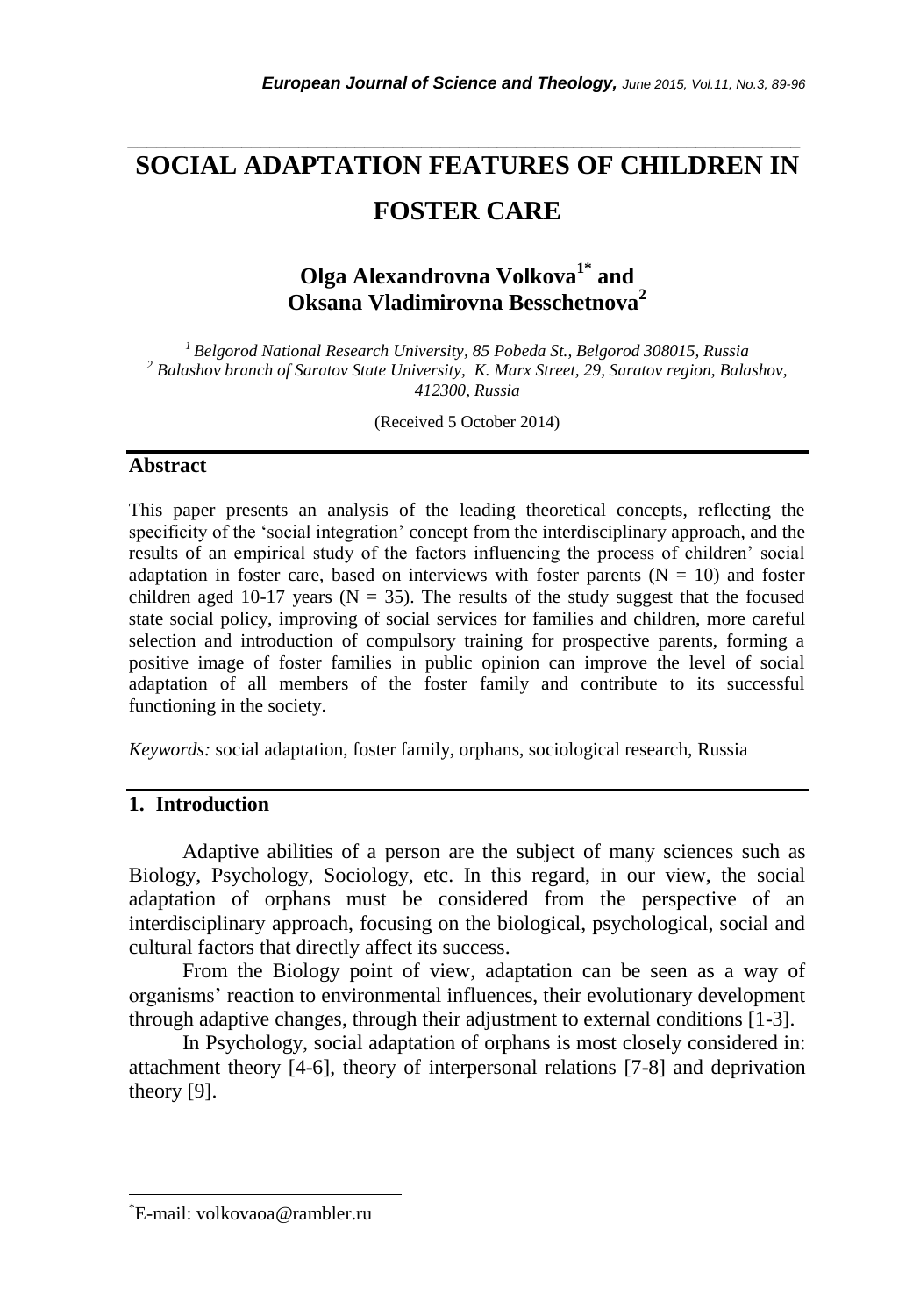In particular, Rene Spitz, who coined the term "hospitalism", experimentally proved that babies in children"s homes, deprived of maternal care, faced the violation of instinctual life, the ego, cognitive and motor development, and in extreme cases it leads to the child death [5].

In Sociology, the term 'adaptation' is viewed as a process of human exploration of a new social situation in which he/she and the environment have an active influence on each other from the perspective of multiple approaches.

From the perspective of systemic approach the processes of adaptation is determined as a social system function [10]. T. Parsons equates adaptation and the balance of power in society. Society in equilibrium is a society without conflict, where everyone acts according to a given role. Therefore, social adaptation is seen as a balance between the needs, interests and values of the individual and the social environment.

As part of the regulatory approach, the main focus is on the passive role of the individual in the process of adaptation to social reality [11, 12]. Е. Durkheim considers the structure of society as a set of social factors, the internal environment of the company, consisting of material/spiritual values and social environment, trying to explain their impact on various social processes [11]. In this regard, we can say that the various specific historical periods of the society"s attitude towards orphans affected the success of their social adaptation.

Basic levels of adaptation in Social science are considered to be: focused conformism – when a person agrees with the requirements of the social environment and at the same time continues to maintain its system of values [13]; mutual tolerance in which the interaction of subjects exhibits mutual forbearance to the values and behaviours of each other (J. Schepansky) [14]; the accommodation as one of the most common forms of social adaptation, which is based on tolerance, mutual concessions and assumes the value of human society and the recognition of the subject property adaptable social environment [14]; and assimilation, when a person completely abandons his/her former values and assumes the new ones [15].

## **2. Main part**

The aim of the present empirical study is to identify the factors influencing the process of social adaptation of children in foster care. As researchers seek to understand more about social adaptation of children in foster care, recent attention has been given to the importance of examining the perspectives of foster families regarding their circumstances and services they receive. The object of the study was adoptive families, asking for the adaptation of foster children during the first year. Subject of investigation was factors affecting the social adaptation of children living in a foster family.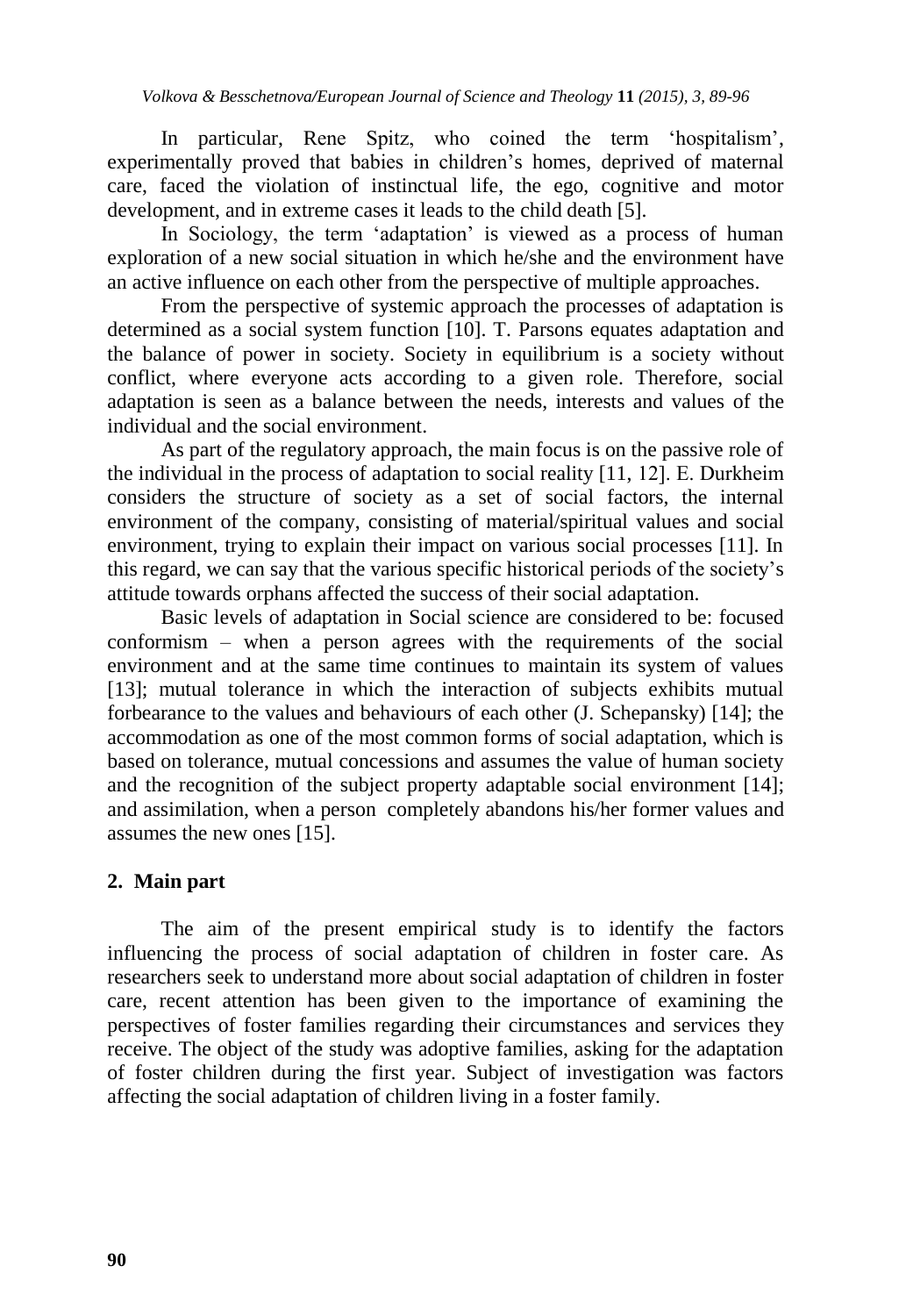## **3. Methods**

Leading research methods were document analysis (the study of individual cases of foster children and parents) and the survey (interviews with foster parents and children). The purpose of this study was two-fold. The first goal was to explore the foster parents" opinion about the process of social adaptation of foster children under their care. The second goal was to interview foster children, living in foster care.

To recruit participants, workers from child welfare agencies in Saratov region were asked to contact foster families who care for children during the first year. These families were given a call and asked to contact the research team directly if they were interested in participating. Purposive sampling was then used to identify 10 foster families who met the study"s criteria. The eligibility requirements for foster parents were: (a) the parents were between the ages of 30 and 55 years; (b) foster children stay in the family up to one year; (c) the family had no prior involvement with legal or/and child welfare system; (d) the absence of consanguinity between foster parents and foster children; (e) all adoptive families, participating in the study, complete and made in officially registered marriage. Seven families have their own children ages from 9 to 25 years, the rest of the families have no biological children.

During the formal interviews, researchers paid attention to the biological children opinion regarding of taking foster children to the family. Two foster parents reported that they met the understanding and support from their own children, two families faced with some caution, the other two met the direct resistance from their own child/children, and one parent had a neutral attitude towards the adoption of foster children because the biological children had grown up and lived by their own.

The main motives behind the adoptive parents to the decision were: 'desire to help orphaned child' (3 families), 'the absence of their own children' (3 families), "our own children are grown up" (4 families).

According to the survey, foster parent training before taking the foster child/children to the family, included visits - held only by three foster families, the rest of foster families claim that they had preliminary talks with a social worker and/or a psychologist from the social agency for families and children "Family". However, these conversations were sporadic and, according to the respondents, could not fill the gaps in knowledge about the peculiarities of the orphans" behaviour, living in residential institutions for a long time.

Answering the question "Did you think if you were well prepared for taking a foster child?" three of respondents marked their attitude as "well prepared" and seven as "not enough". Despite this, all ten foster families would like to receive an additional training regarding education, communication and development of foster children.

In addition, almost all foster parents argued that they made preparations for the coming foster child in the family (a children"s room, bought toys, books, household items, etc., had discussions with other family members and relatives).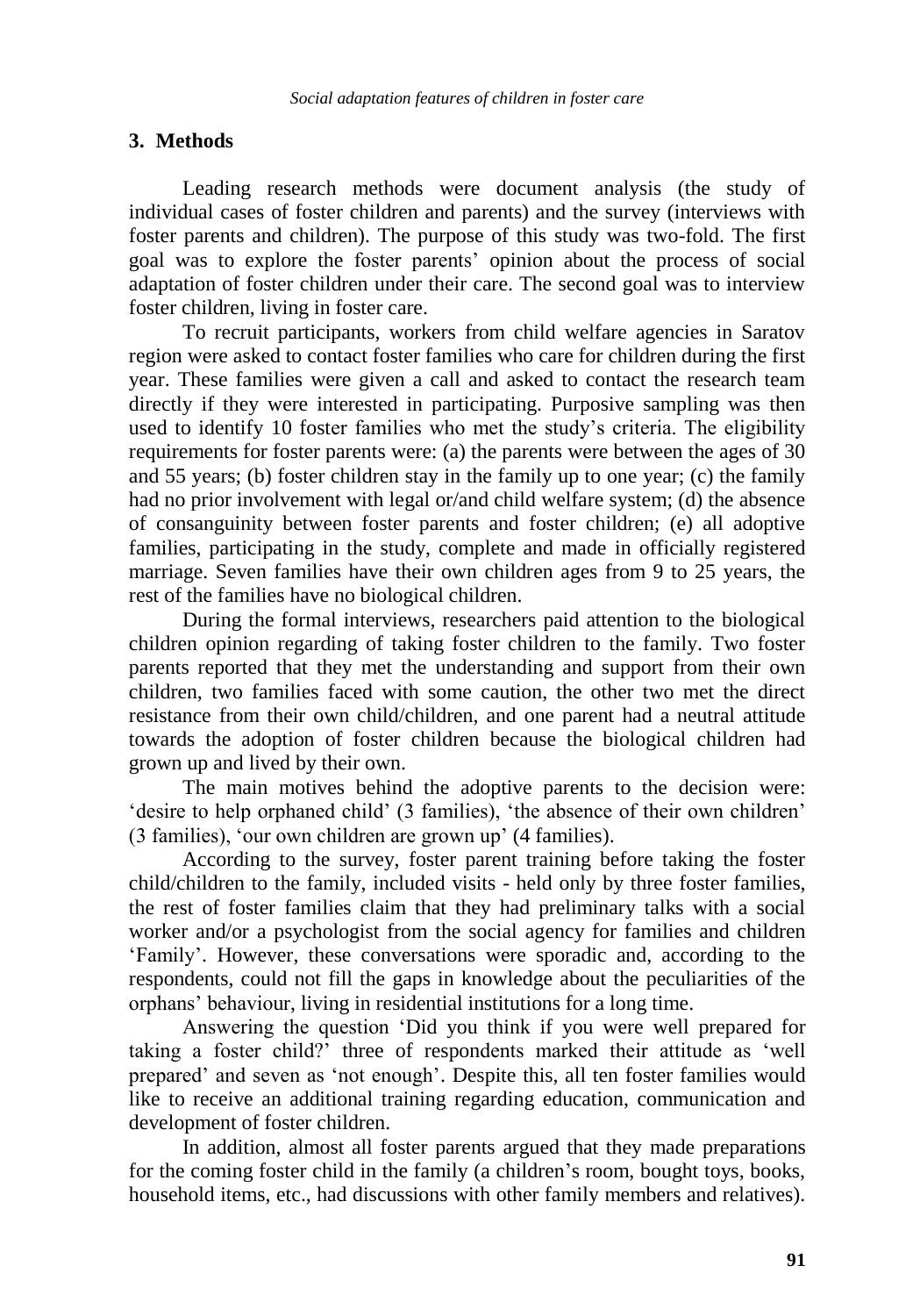The most significant help, according to foster parents, they had from the social services staff as well as representatives of the guardianship authorities.

From an interview with the adoptive parents, researchers found that the foster parents faced significant changes in the rhythm of life, the family atmosphere, and habits of family members with the appearance of the foster child/children. On the one hand, parents noted positive, joyful feelings in connection with the emergence of a new family member, laying on the hopes and expectations on him/her that were not able to realize in the past. On the other hand, most foster parents had experienced a heightened sense of anxiety and responsibility for the "stranger" child, fear of "do something wrong", "cannot cope with their professional role". This was described by one mom when she shared: "The first time when Kostya must be brought to my house, I myself could not find a place. I was kept thinking how it would be... But when I saw him I immediately realized that this is a good boy, though he was very thin, and had a clogged look... I took his hand and said, "Well, let me show you your room". He nodded his head and smiled ... And in the evening he felt like at home."

One of the most important factors in the process of the child social adaptation in foster care is the extent of its adoption by foster parents. The term 'adopting' is seen as a positive attitude to the person with adequate perception of his/her advantages and disadvantages.

The adaptation process is extremely important because it is the basis for the formation of the relationship between the adoptive parents and the child. Therefore, parents need from the outset to form a positive attitude toward communication and interaction with the foster child. In addition, during the interviews, some foster parents pointed to the emergence of feelings of helplessness about the fact that the child appeared in the family was not a child they imagined and who did not match their previous ideas and expectations (regarding to the appearance, manner of speaking, laughing, dressing, behaving, etc.). From an interview with the foster mother (female, 38 years): "I guess I was too naive from the very beginning. I wanted everything at once, but it did not happen ... I wanted the child to love me immediately as he saw me. Instead, he was rude to me; he didn't want to listen to anything. I faced with his aggression any time when I force him to do something (to clean his room, go to wash, etc.). Sometimes I think that I made a big mistake when I took him out of the orphanage. I can"t deal with it. But he is only six years old! I just do worse to him and to myself ... I wanted to do so much for him, but he didn't need it. He can"t or he does not want to evaluate my efforts."

Egocentrism of foster parents, their unrealistic expectations, the lack of training and knowledge about the process of social adaptation of foster children who live in residential institutions for a long time, significantly reduce the effectiveness of mutual social adaptation of all members of foster family, which is accompanied by conflicts, quarrels, recriminations, until complete rejection of the child and return it to the full government support.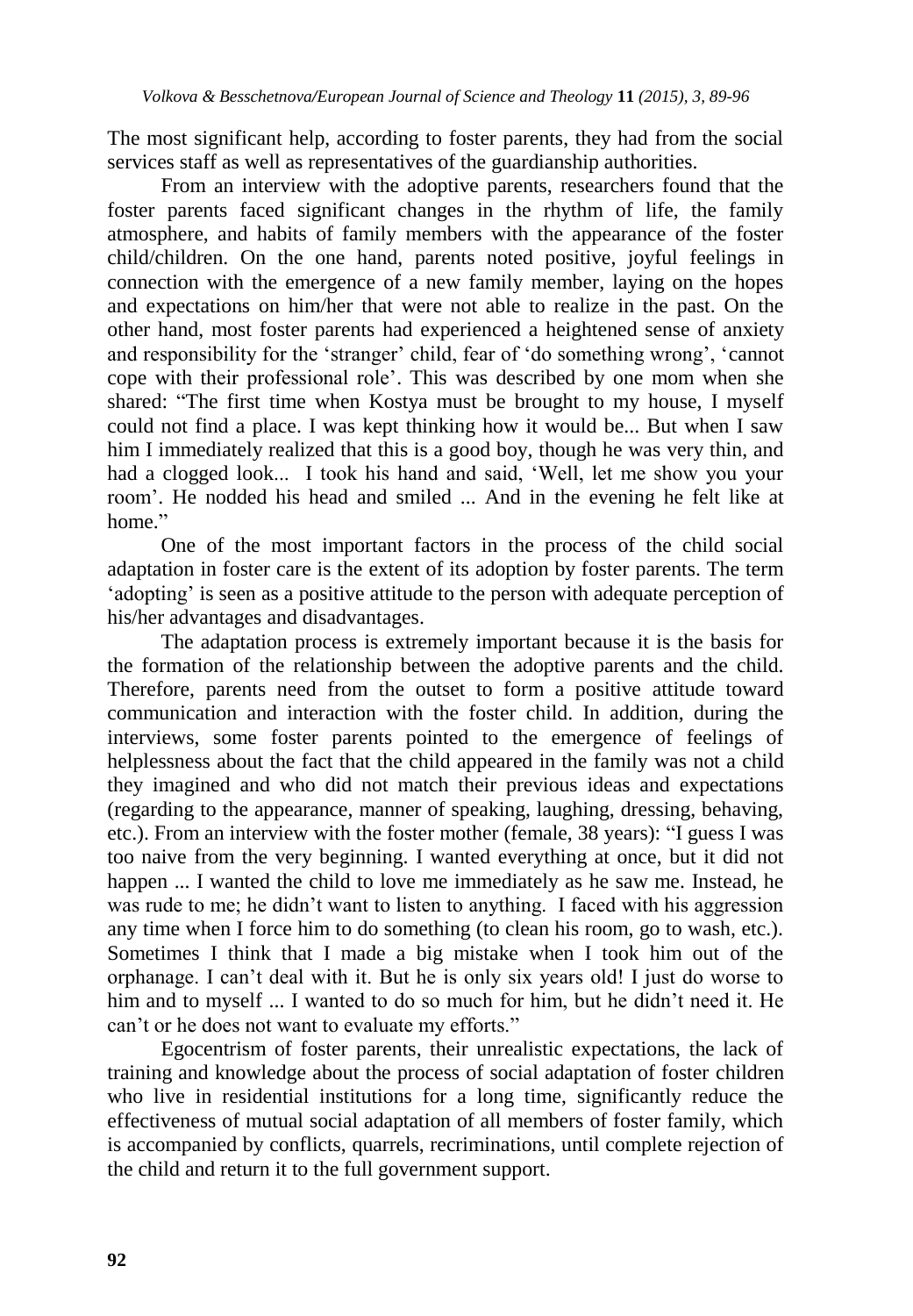In addition, when upbringing orphans, foster parents face with other difficulties, the most common of which include: child behaviour problems (disobedience, moods, stubbornness), the lack of basic sanitation and hygiene practices; disrespect towards others (inappropriate remarks against strangers or adults, indecent gestures); emotional "deafness"; family quarrels with biological children; conflict relationships with others; unwillingness to work or help around the house.

Foster parents play an important role in improving the quality of interaction between the foster child and his/her biological parents. Modern studies of foreign scientists show that over the past few years, the number of contacts between children living in foster care and their biological parents has increased significantly: 40-50% of children met with their mothers weekly, 14- 17% had no contact with their families because of the risk of negative effects due to physical absence or unwillingness of parents to communicate [16]. The modern social policy in England and Wales based on the principle of active interaction of foster children with their biological parents, which allows the latter to fulfil their parental responsibilities, gives the child a sense of connection with family members, increases the chances of the reunification [17]. However, recent studies have shown that contacts with the biological parents have a negative impact on the psychological and social well-being of foster children, negatively affect their behaviour, and violate the relationship between them and foster parents [18]. Also foster parents have different opinions regarding children"s communication with their biological parents, paying attention to the negative impact on children"s development [19].

There are different points of view on the impact of contacts between children and their natural parents in the scientific literature. Some researchers state that it is necessarily to take into account such factors as a type of care (short-term or long-term), a plan for a child to return to their biological parents as well as his/her age in regards to the reunification [20].

In Sinclair, Baker, Wilson, Gibbs's study of 596 foster children, that maintained a pattern of visiting when there is no plan for the child to return home, there was no strong evidence of increase the probability of returning home. They argued that visits between children living in care and their natural parents are associated with return home, but it is not at all clear that they cause it [21].

The longitudinal study of Barber and Delfabbro, conducted in South Australia, found that the evidence shows children who get along well with their biological families and who were in care as a result of less serious problems tended to have more frequent contact with their parents and were likely to return home sooner. They suggested that visiting also helps children enhance their psychological well-being, prevent unhelpful idealization of birth parents, settle in their placement, reduce the risk of disruption as well as gain an understanding of their origins and maintain their cultural identity [22].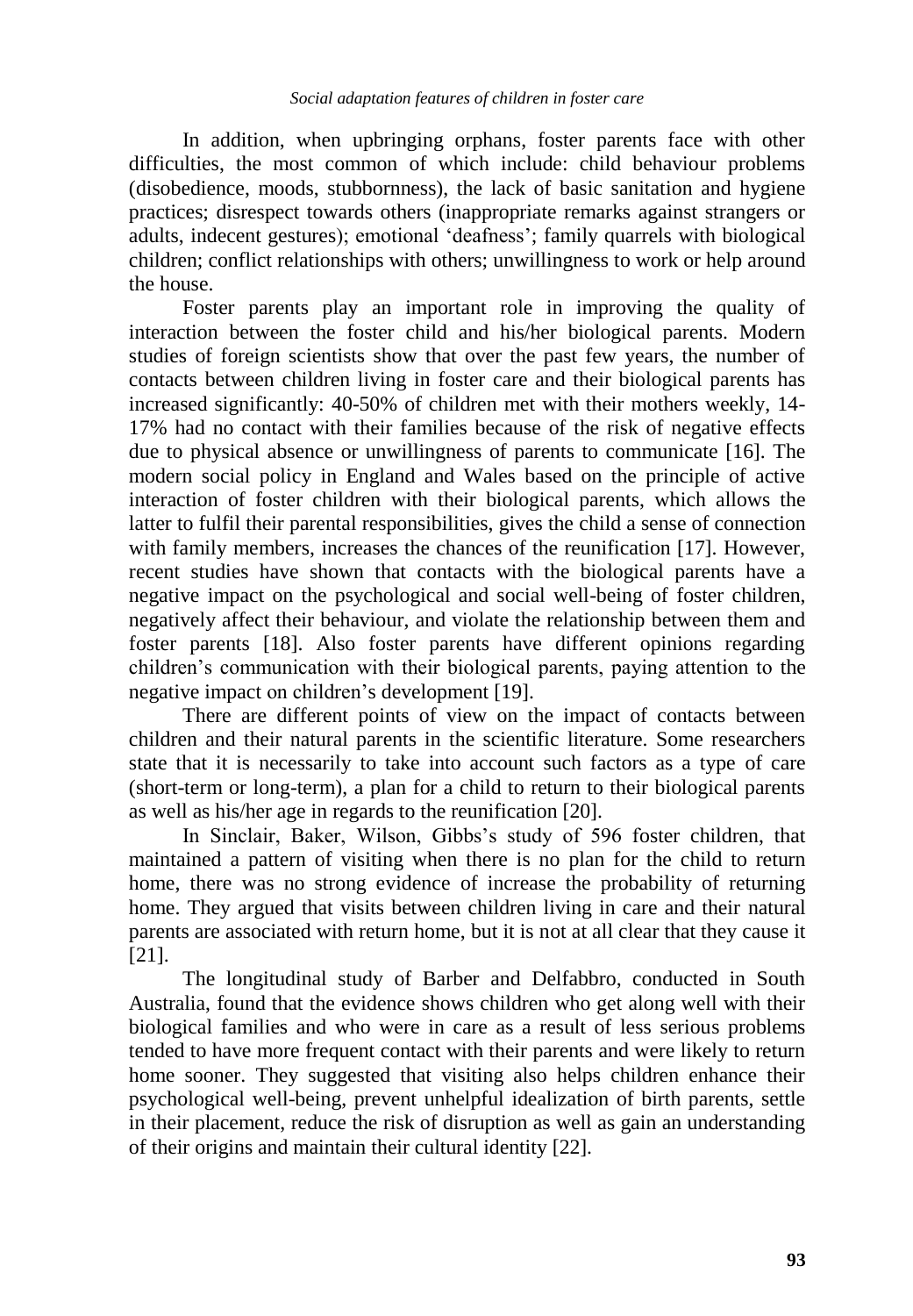Some researchers argued that the contact between birth families and children in long-term care may not be beneficial. The main reasons are the following: the family contact can place considerable emotional strain on children by reminding them of the separation; it can make a conflict between biological and foster parents; it can increase social worker workloads and increase conflicts between parents and children [23].

In Sinclair's studies, 24% of foster parents pointed to 'huge difficulties' in dealing with the biological parents of foster children because of their manifestations of aggression, negative impact on the child"s behaviour, the invasion of the relationship with the foster parents [24]. Most adoptive parents have expressed a desire to receive various types of assistance from social workers, especially regarding the organization of contacts with biological parents.

Recent studies, conducted in England and Wales using qualitative and quantitative methods on the total sample in 1405 foster families, revealed, that the most popular forms of assistance were: the help of social worker with organizing of contacts between biological and foster parents (67.8%), elimination of emotional and behavioural problems of the foster children (63.5%), learning disabilities (40.7%) and health problems (29%) [25].

Our study showed that adaptation of foster children occurs more successfully in those foster families where parents hold democratic parenting style, give the child the right to be independent, without prejudice to his rights, and at the same time demanding implementation of manageable duties. Authoritarian parents, who afraid to look "nonprofessional", try to limit foster children with the number of rules and demonstrate formal communication with them. Unfortunately, this approach does not give positive results because the child feels embittered, becomes overly aggressive, conflict, or, on the contrary, becomes insecure, passive, and non-self.

In addition to the survey of foster parents, and a survey of thirty five foster children ages of 10 to 17 was conducted. The main reasons for children to be in care were: troubles in the biological family due to alcoholism, drug addiction, unemployment, immoral and criminal behaviour of blood parents, as well as ill-treatment (80%); the deprivation of parental rights (14.2%); the result of a difficult situation in the birth family (5.7%).

To the question: "Do you like living in a foster home?" 42.8% of the children chose the answer 'yes, very much';  $34.2\%$  – 'certainly, yes';  $14.3\%$  of respondents gave the answer "not everything" and 8.5% of children were undecided.

It is clear, that for a more successful social adaptation of children in foster care it is necessary to conduct the preliminary preparatory work in order to familiarize a foster child with the foster parents, to establish positive relationships between them, to assimilate him/her with certain rules and norms of behaviour that exist in each family.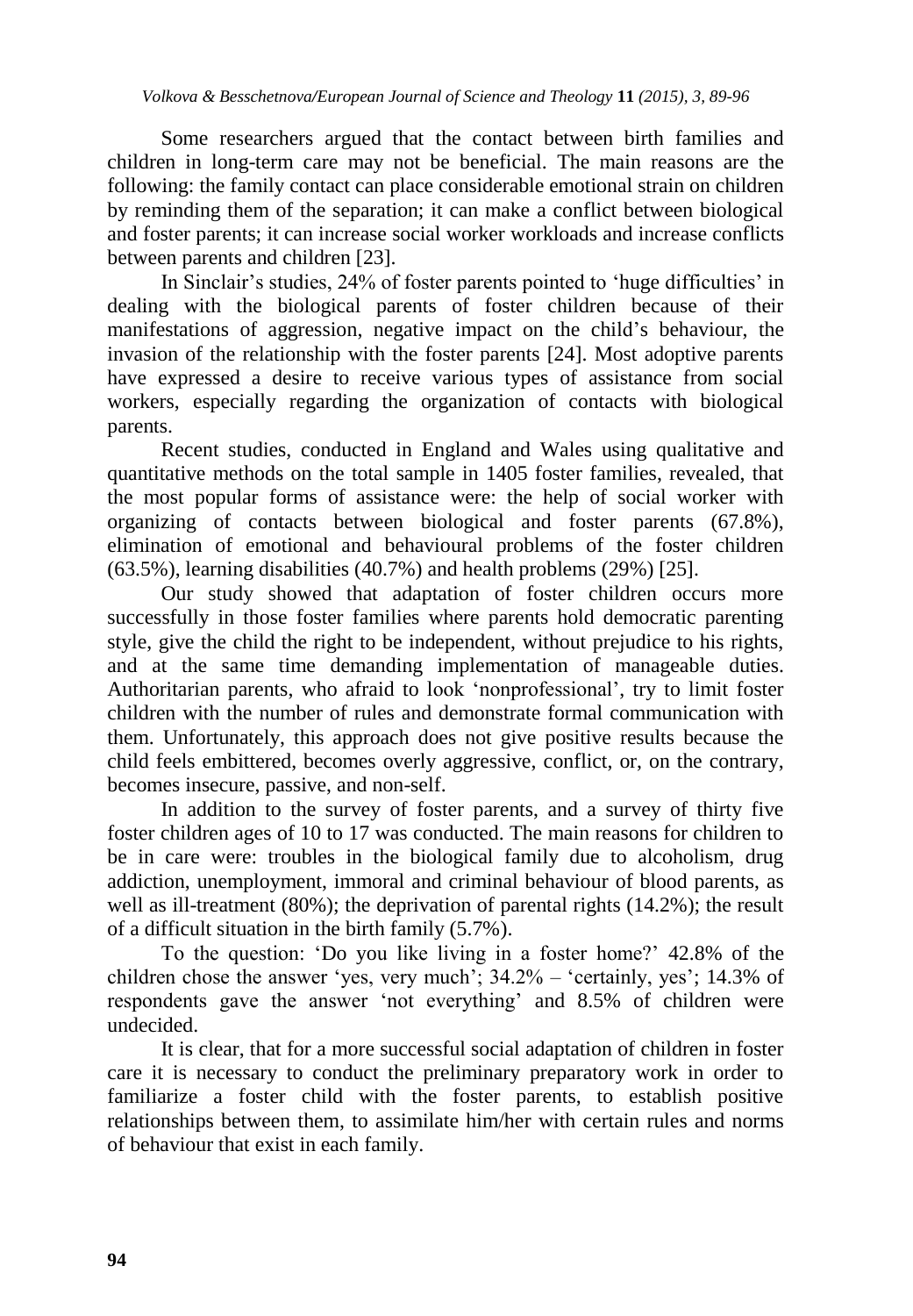From the survey of children aged 10-17 we found that 54.3% of them had a rather vague idea of what awaits them outside the orphanage at the time of arrival in the foster family, despite talk to the staff (psychologist, teacher, educator). Most of them wanted to have a family and did not think about the possible difficulties and disappointments, due to the lack of experience and age.

In addition, the study showed that almost all children initially ignored the existing emotional ties established in the family, and could not assess the impact of one family member to the others, their hierarchy. Gradually, at the end of the first year they became to perceive their place in the family structure more adequately and to understand the family rules applicable to them.

### **4. Conclusion**

Research studies have demonstrated the great impact of foster parent training on improving parent attitudes, parent-child interactions, and reduction of child problem behaviour that can increase the stability of placement of foster children themselves as well as foster parent retention. In recent years contacts between children living in care and their biological parents have assumed a much higher profile than ever before that demand the clear criteria regarding its frequency and assessment of its quality as well as new technology for social work practice.

#### **References**

- [1] H. Aubert, *Physiologie der Netzhaut* E. Morgenstern, Breslau, 1865, 393.
- [2] C. Darwin, *On the Origin of Species by Means of Natural Selection, or the Preservation of Favored Races in the Struggle for Life*, London, John Murray, 1859.
- [3] J.B. Lamarck, *Zoological Philosophy. An Exposition with Regard to the Natural History of Animals*, University of Chicago Press, Chicago, 1984, 453.
- [4] J. Bowlby, Int. J. Psychoanal., **41** (1960) 89-113.
- [5] R. Spitz, *Life and the dialogue*, in *Counterpoint: Libidinal object and subject*, H.S. Gaskill (ed.), International Universities Press, New York, 1963, 154-176.
- [6] M. Balint, *The Basic Fault: Therapeutic Aspects of Regression*, Tavistock Publications, London, 1968, 197.
- [7] M. O'Sullivan and J.P. Guilford, J. Educ. Meas., **12** (1975) 255-271.
- [8] K. Horney, *Neurosis and Human Growth: The Struggle toward self-realization*, W.W. Norton & Co., New York, 1950, 391.
- [9] Z. Mateychek and Y. Langmeyer, *Mental deprivation at an early age*, in Russian, Avitsenum, Prague, 1984, 334.
- [10] T. Parsons, *The System of modern societies*, in Russian, Prentice-Hall, Englewood Cliffs (NJ), 1971.
- [11] E. Durkheim, *Sociology. It's object, method, destination*, in Russian, Kanon, Moscow, 1995, 352.
- [12] R.K. Merton, *Social theory and social structure*, Free Press, New York, 1949, 423.
- [13] A.H. Maslow, *Motivation and personality*,  $2<sup>nd</sup>$  edn., Harper & Row, New York, 1970, 38.